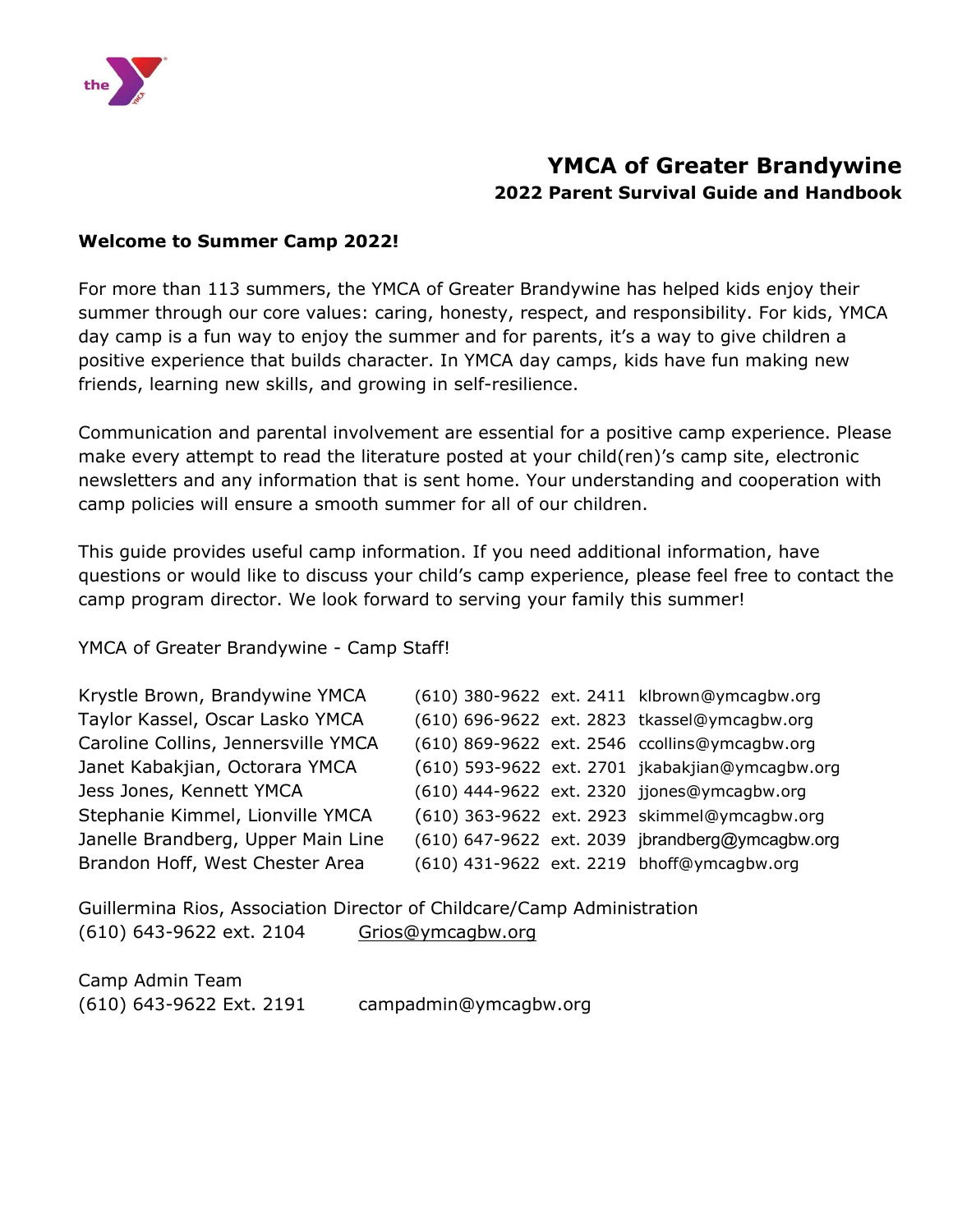

### **Welcome to Summer Day Camp at the YMCA of Greater Brandywine!**

Our goal this season is to nurture the potential of every child and teen in order to help them grow and develop into the best person they can be. At our summer camps, children will experience new activities, develop communication skills and make new friends in a safe, secure environment.

The Day camp experience at our Y's provide programs that encourage campers to:

- 1. **Develop a Sense of Belonging –** Youth are connected to and feel supported by peers and staff.
	- $\circ$  Be a part of something bigger than them the camp community/family
	- Experience opportunities to share and express their ideas with a group
	- $\circ$  Experience opportunities to make choices for themselves and the group
	- Experience the camp spirit within them and enjoy sharing it with others
	- Respect themselves, others and nature.
- 2. **Sense of Achievement –** Youth learn and develop important skills resulting in increased confidence and self-esteem.
	- Experience new things
	- Experience a variety of activities outdoor, physical and creative
	- Use their imagination
	- Experience a sense of pride in their actions, choices and projects
	- Enjoy reading through storytelling, silent reading and reading aloud
	- Learn swimming skills and water safety, and be active
	- Learn swimming skills, be safer around water, and be active
- 3. **Building Relationships -** Youth will make friends and be supported by positive adult role models.
	- Make friends, have fun and enjoy being a kid
	- Develop relationships with adults who believe in them
	- Become a productive member of a group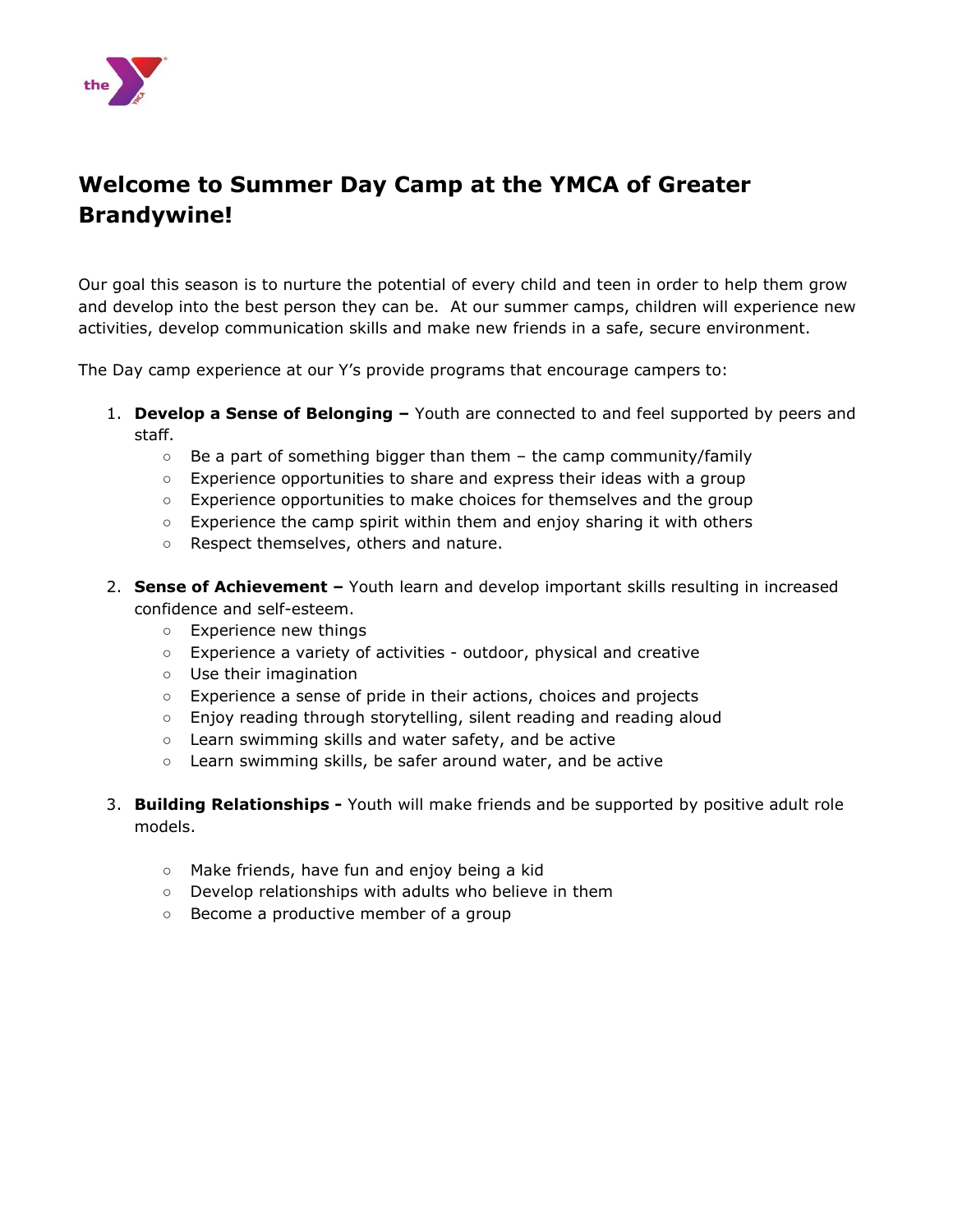

# **Admission Policy**

#### **MISSION STATEMENT**

To put Christian principles into practice through programs that build healthy spirit, mind, and body for all.

#### **EQUAL OPPORTUNITY PROVIDER**

The YMCA of Greater Brandywine is an equal opportunity provider. Applications for enrollment are accepted without regard to race, religion, gender, disability, sexual orientation, family status or national origin. We celebrate diversity and know that our children benefit through an enriched learning environment.

#### **REGISTRATION INFORMATION**

#### *Please note camp registration takes place online.*

A camp deposit of \$35 per child per week is due at the time of registration. Deposits are non-refundable and non-transferrable and are subtracted from your weekly rate.

EPACT Emergency contact, Program Authorization form, Program selection form and health information will be collected electronically through ePact after online registration and deposit is submitted - **ePact must be completed prior to your child's first day of camp.**

#### **WAIT LIST POLICY**

If the program is full and you are placed on a waiting list, the YMCA will contact you when a space becomes available. We ask that parents update us if they register for another camp program or their plans change. Openings are dependent upon the approved ratios for each age group.

#### **CAMP HOURS**

- Full Day Programs: 9:00 AM to 4:00 PM Camp drop off begins at 8:30am.
- Half Day Programs: 9:00 AM to 12:00 PM or 1:00 to 4:00 PM
- Before Camp Time- \$25/week/camper 7:00am-8:30am
- After Camp Time (FREE)\* 4:00-6:00 PM

(\*Campers who attend camp through the Believe and Achieve program at the Oscar Lasko YMCA pay \$25 per week, per child for Before and After Care.)

#### **LATE PICK UP**

The extended camp day ends at 6:00 PM. If you are going to be late picking up your child, please arrange to have an authorized pick-up person arrive by 6:00. Campers who are picked up late from extended camp time, will be charged a late fee of \$5.00 for pickup one to five minutes past program end time, and \$1.00 per minute thereafter will be charged for pick-up after 6:00pm. If late pick up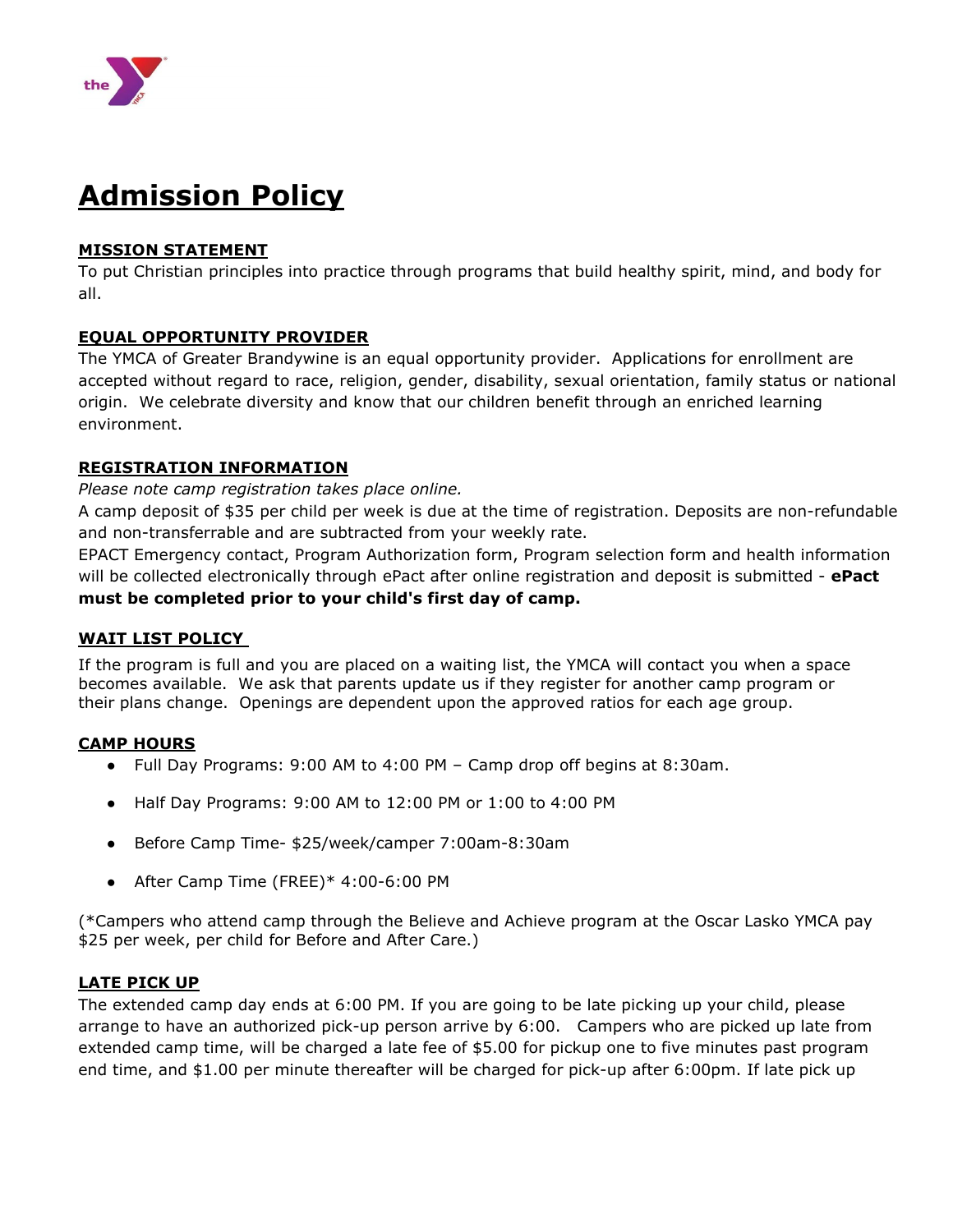

becomes habitual, the camper(s) may be dismissed from camp. This is up to the discretion of the camp leaders.

#### **DAILY SIGN IN/OUT POLICY**

- A sign in/out area will be available when you arrive at the site.
- Please follow the drop off procedures at the specific camp site your child is attending.
- You must sign in/out through ePact when dropping off and picking up your child(ren).
- Your child will only be released to the parent/guardian or other authorized adult you have indicated on Epact. This list can be updated on Epact at any time.
- Please provide a copy of your custody agreement if applicable.
- Identification will be checked daily. Anyone who you have listed as an authorized pick-up person will be asked to show picture identification at time of child pick-up. While we know it can be inconvenient to show your ID every day, we appreciate your support of our staff in helping to keep your children safe.
- For the safety of your child, we will not release your child to anyone who appears to be under the influence of drugs and/or alcohol. If the authorized adult appears to be under the influence of drugs or alcohol, for the child's safety, staff will ask for the child to be transported by another approved adult.
	- If the parent/caregiver refuses to contact someone else staff will call the police immediately and not release the child to the parent.
- Pick up your child on time each day. If an emergency arises and you are unable to reach the site before closing, call the staff to inform them of your progress and make arrangements with another pick-up person.

Please be advised that if an adult not on the pick-up list comes for your child, we will not be able to release your child to that person, even if the child recognizes that person. All persons signing out children must be at least 18 years of age and children may not sign themselves in or out!

### **PAYMENT/FEES**

#### **CAMP PAYMENTS**

Payments must be made through weekly automated drafts or in-full at the time of registration. Camp payments are processed two Sundays prior to the camp start date. Camp payments are not able to be split between two or more payers. If payment is not made by the deadline of Thursday at noon, the week prior to camp, my camper will be unenrolled from camp for that week.

#### **SIBLING DISCOUNT**

Families with two or more children signing up for the same camp week receive 10% off the lowest weekly fee. (Restrictions apply) Please fill out the discount form on the website after completing your registration. Discount is not able to be combined with financial assistance and/or staff discount.

#### **CANCELLATIONS/CHANGES/LATE REGISTRATION**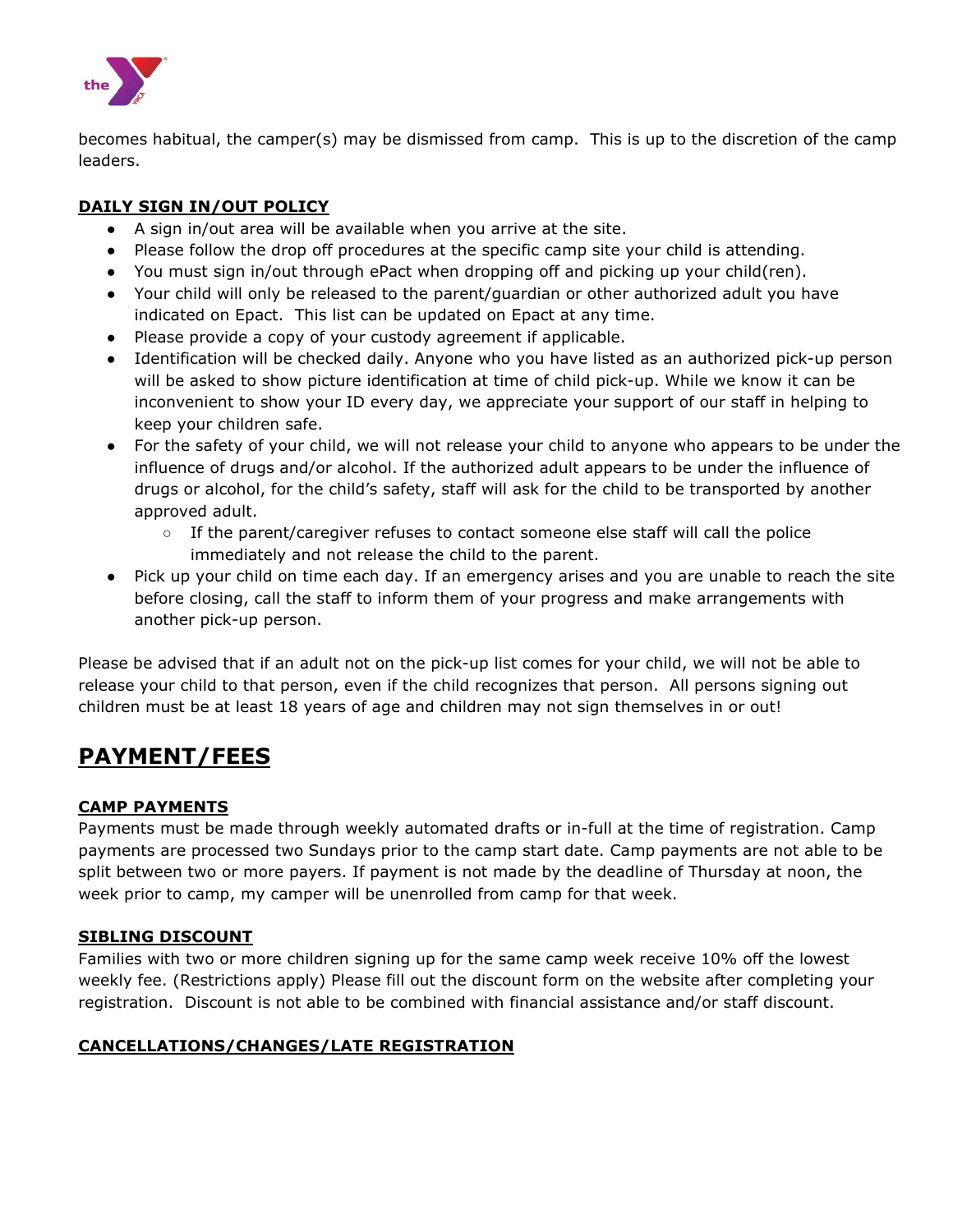

No refunds or changes are available within two weeks of the start of the camp week. Registration for each camp week must be submitted online, by 10pm on the Wednesday prior to the start of the camp week.

#### **FINANCIAL ASSISTANCE**

The Y is a non-profit charitable organization that strengthens the foundations of our community. Interested families must first contact the Early Learning Resource Center at (866) 262-8565 to see if you qualify for subsidized child care. If you do not qualify with Childcare Works (CCW) or are wait listed, then you may apply for YMCA financial assistance. Thanks to the community's donations to the Y's Annual Campaign, the Y offers financial assistance for various programs and membership for those unable to pay the full fees. Once your financial assistance is approved and your membership is active you may complete your online registration to receive the discount.

#### **SPECIALTY CAMPS**

Select camps with limited enrollment may require higher deposit amounts to reserve placement.

#### **VACATIONS**

There will be no credit for vacation weeks. If your family wishes to take a vacation, do not register for camp sessions during vacation week.

#### **REFUND/CREDIT POLICY**

We understand that this situation is fluid and have adjusted our refund and cancellation policy as follows.

#### **Canceling Your Camp Registration**

- **Two Weeks Prior to the Start of Your Camp -** If for any reason you need to cancel your camp registration, you will receive a refund for any fees you have paid not including the \$35 camp deposit (camp deposit is non-refundable, non-transferable) if you cancel at least two weeks prior to the first day of the camp session for which you are registered. Please contact our Summer Camp Team at [campadmin@ymcagbw.org](mailto:campadmin@ymcagbw.org) if you need to cancel your camp registration.
- **Less than Two Weeks Prior to the Start of Your Camp** If for any reason, you need to cancel your camp registration within the two weeks immediately prior to the start of your child's camp, refunds will not be given, per our current policy.
- **No Show -** If you are registered for a camp session and do not attend for any reason and/or do not notify us that you will not be attending at least two weeks prior to the start of the session, refunds will not be issued.

#### **Refunds for Illness or Quarantine:**

• **In the event that your child has a positive case in their stable group at the YMCA and must quarantine.** As the YMCA is unable to provide care for your child until the end of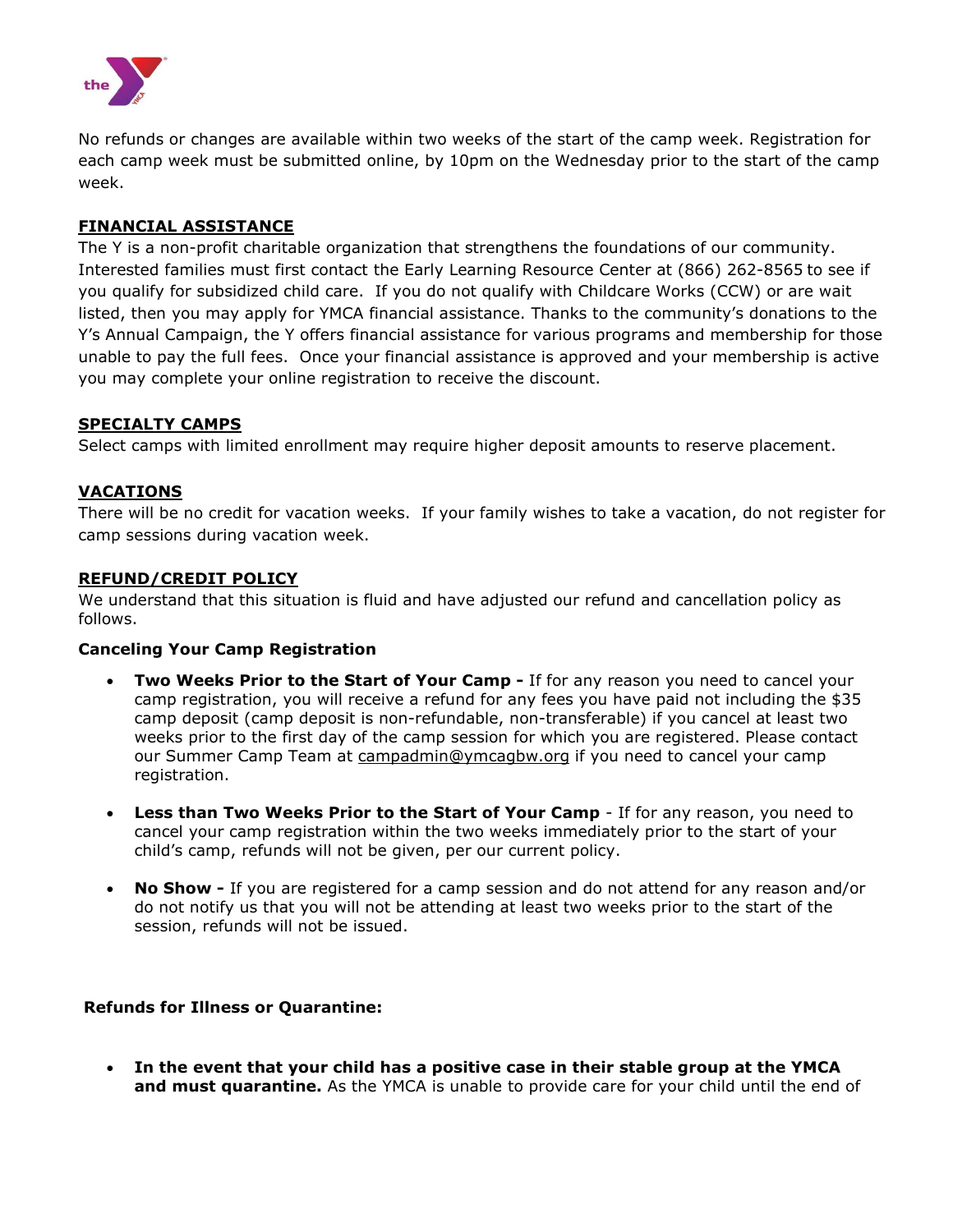

the quarantine period, full credit will be provided for the duration of the quarantine.

- **In the event that your child is sick, regardless of illness, or absent for a reason not listed above.** No refunds will be available.
- Unless otherwise specified, all camps are offered Monday-Friday. If you are not able to attend any portion of the camp week no pro-rated fees, credits or refunds will be provided.

Questions or enrollment changes should be directed to our summer camp team at [campadmin@ymcagbw.org.](mailto:campadmin@ymcagbw.org)

## **COMMUNICATION**

#### **INFORMATION NIGHTS**

Parents are encouraged to attend information nights/Open House events. Dates are listed on the website for each branch. Additionally, you can contact your camp leader to learn more information about the camp structure.

#### **EMERGENCY CONTACT INFORMATION**

Complete emergency contact information including emergency contact persons is required prior to the start of camp. If there are changes to this information, it is the parent's responsibility to update via ePact. Please inform the emergency contact person of their responsibility, and notify them of camp procedures and trip information, should you not be able to be reached.

#### **WEEKLY UPDATE**

Each camp will send out a weekly newsletter via email. Please ensure your email address is correct in our Active Net system. The emails will be sent from your camp leader. This will keep you up to date regarding upcoming events and plans for the next week.

#### **PARENT CALL IN**

Children are not permitted to bring cell phones to camp. Parents are welcome to call the YMCA/camp office for updates, messages, and concerns. Parents are requested to call the YMCA/camp office by 8:30am whenever a child will not be attending on a scheduled day. Parents can leave a voicemail, or email the camp leader as well.

#### **EMERGENCY PICK UP SITUATIONS**

In an emergency a child may be released to an individual upon the oral designation of the parent/guardian, if the identity of the individual can be verified by a staff person (PA Code 3270.117).

- 1. Identifying parent for oral designation
	- After parent/guardian requests an oral designation for pick up staff must verify it is the parent who is making the request.
	- Staff must call the parent back via one of the telephone numbers listed on the child's contact information form.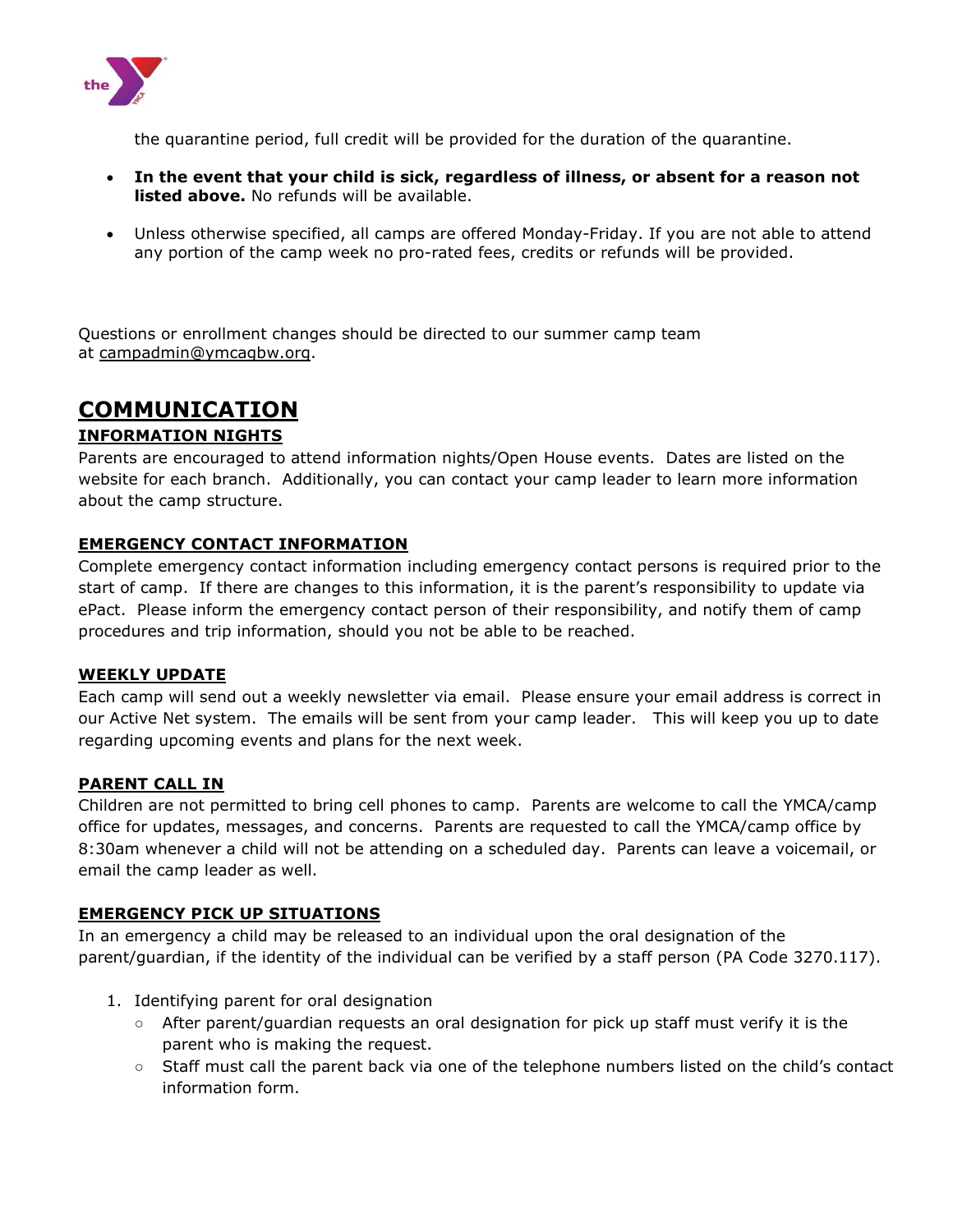

- If the parent/quardian answers and confirms that they made the request, log the following information:
	- 1. The name of the parent making the request.
	- 2. The date and time of the request.
	- 3. The name of the individual to whom the child is to be released.
	- 4. The name of the staff person taking the call.
	- 5. The name of the staff person releasing the child.

• When the oral designee pick up arrives check their ID to ensure they are the designee and log their ID state and number before releasing the child.

#### **LISTEN 360 SURVEYS**

Occasionally throughout the summer, the YMCA will send out electronic surveys to parents to provide you with a voluntary opportunity to provide feedback on the program and our level of service to you and your child. We encourage your participation in these surveys as it is a significant tool for the YMCA to strive for program excellence.

### **BEHAVIOR MANAGEMENT POLICIES**

#### **CHARACTER VALUE EXPECTATIONS**

In keeping with the YMCA mission and character values of caring, honesty, respect and responsibility, appropriate behavior is expected of all participants in YMCA programs. Respectful interactions with program participants and YMCA staff are at the core of the YMCA mission and essential to having a successful program experience. Non-YMCA patrons are also part of our camp experiences and need to follow our character value expectations.

- 1. Every person has the right to be safe and healthy within his or her YMCA program environment, including;
	- a. Security and privacy of personal items.
	- b. Freedom of verbal, physical and mental abuse.
- 2. Every person has the right to be respected and treated fairly in a civilized manner.
- 3. Every person has the right to grow in spirit, mind and body and is equally valued and important to the YMCA. It is implied that these rights apply to all individuals, staff and parents alike. If a person infringes on another's rights, the YMCA staff will practice zero tolerance and take appropriate action to remedy the situation.

#### **YMCA CORE VALUES**

The YMCA of Greater Brandywine is committed to a value-based character development curriculum. Teaching of the following core values is incorporated into all youth activities: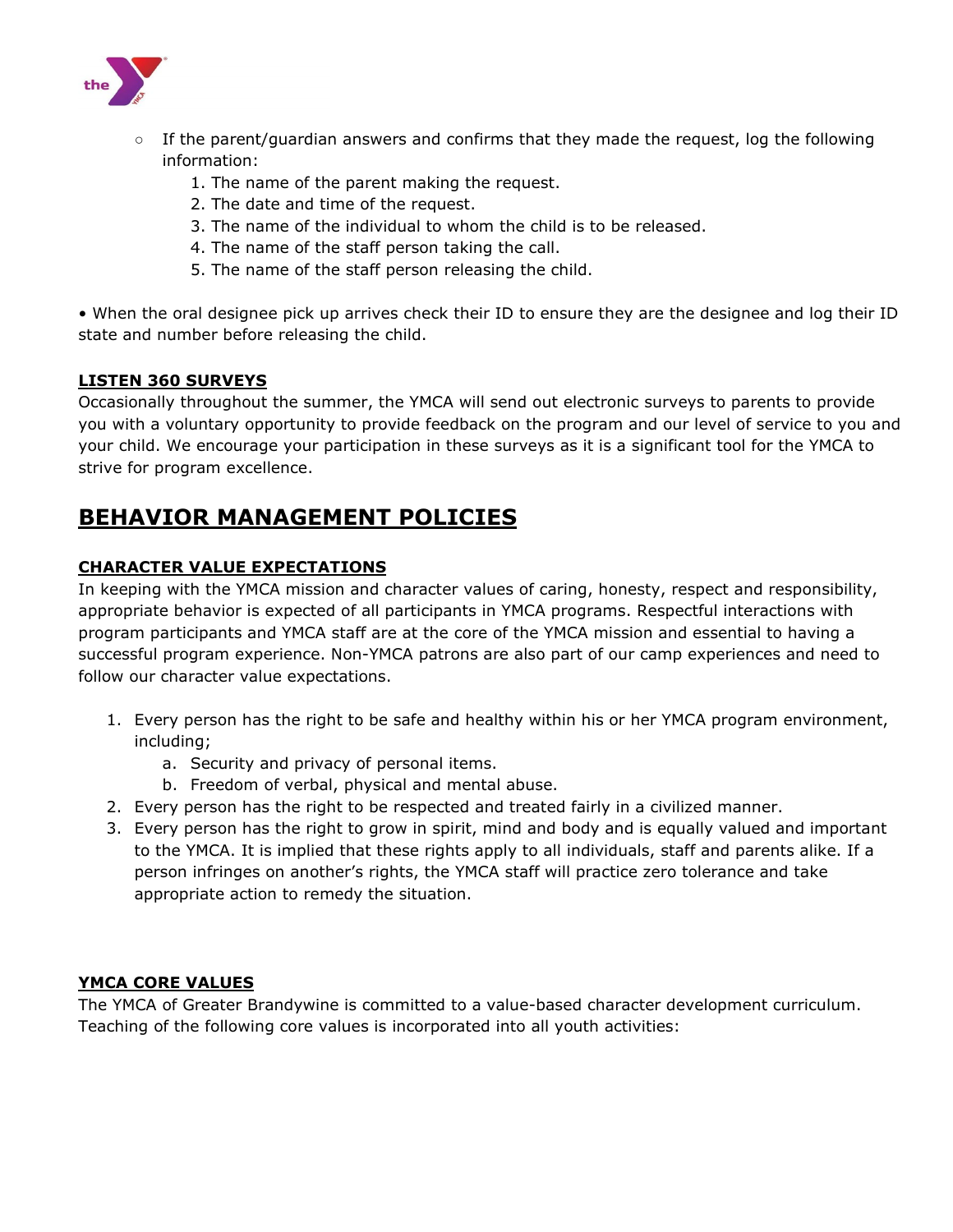

- **Caring:** Interest and concern including compassion, friendliness, generosity, kindness, love, mercy.
- **Honesty:** Fairness of conduct and adherence to facts including sincerity, truthfulness, honor, forgiveness, moderation, orderliness.
- **Respect:** Special regard for self and others including assertiveness, consideration, courtesy, gentleness, unity, tolerance, humility.
- **Responsibility:** Moral, legal and mental accountability including courage, determination, helpfulness, justice, reliability, loyalty, self-discipline, obedience, cleanliness.

#### **YMCA BEHAVIOR MANAGEMENT GUIDELINES**

The YMCA of Greater Brandywine uses the following behavior management guidelines in all YMCA youth programs for behavior which falls outside of our character value expectations.

- 1. Behavior that conflicts with essential YMCA values will be addressed in a nature appropriate to the disruptive behavior, and is at the discretion of the YMCA staff and directors.
- 2. Types of Disruptive Behavior: disrespect of other children & staff, continuous disruptive/uncooperative behavior, hitting, biting, fighting, obscenity, theft, leaving the program area without permission, noncompliance, task refusal, destruction of YMCA, school or other people's property.
- 3. Bullying: the YMCA practices zero tolerance for bullying behaviors. Bullying is when someone repeatedly and purposefully says or does mean or hurtful things to another person who has a hard time defending him- or herself. Bullying as defined in the YMCA of Greater Brandywine policy also includes cyberbullying.
- 4. The use or possession of alcohol, tobacco, e-cigarettes, weapons or any controlled substances by any program participant will result in dismissal from the program.
- 5. Use of cell phones, cameras or other electronic devices during program hours is prohibited. Such equipment, if present, will be asked to be put away or confiscated and returned at the end of the day.
- 6. Criminal behavior of any sort will not be tolerated. This includes the unauthorized use or theft of YMCA of Greater Brandywine program participant or staff member property. Intentional damage or theft of program equipment or any site visited will lead to dismissal from the program and be reported to local law enforcement.

#### **BEHAVIOR MANAGEMENT**

The YMCA of Greater Brandywine has a behavior management plan that we utilize in all of our programs throughout the association.

Listed below are the steps utilized by our staff when behavior expectations are not met:

- a. Verbal warning given: reminder of rule/expectation.
- b. Loss of activity time or partial loss of activity time—time to refocus and redirect. Parents will be notified of incident.
- c. If repeated behavior occurs, verbal communication between parent and program staff with written notice of incident(s).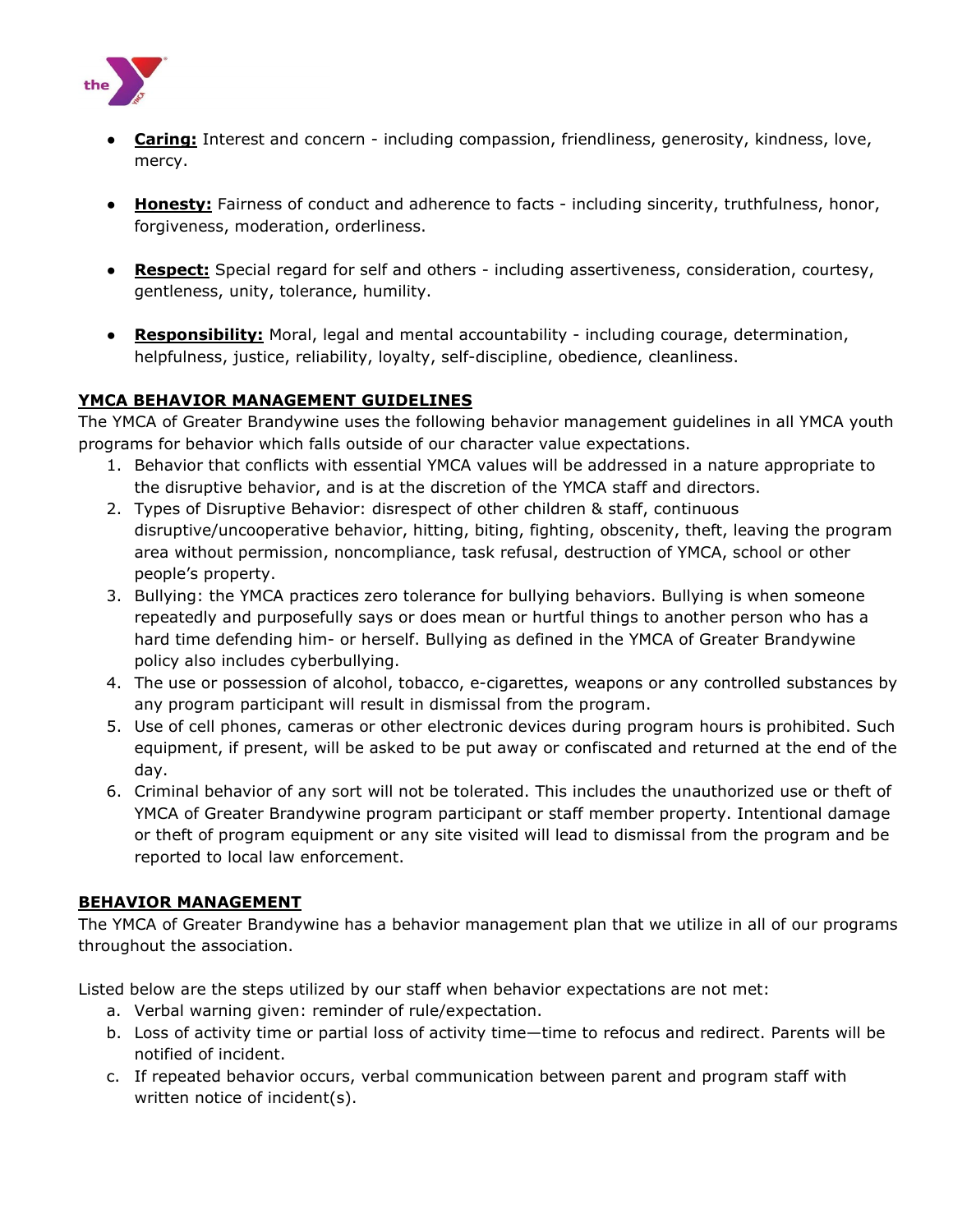

- d. If repeated behavior occurs, a parent conference with activity staff and program director, followed by a written summary of meeting. Child, parent and staff sign a written contract agreeing to acceptable behavior and alternative solutions, and consequences if behavior does not improve. Executive director is also notified of incident and meeting.
- e. If inappropriate behavior continues, child may be suspended from program for anywhere from one day to one week. A parent conference with program staff, program director and Association Behavioral Specialist will be required prior to return to the program.
- f. Prolonged disruptive and inappropriate behavior will result in dismissal from programs at the YMCA of Greater Brandywine.

#### **EXTREME BEHAVIOR**

In extreme cases, a child's behavior, may warrant immediate suspension or expulsion from the program. Such cases include the use of profane or abusive language, any intentional physically aggressive behavior towards other participants or staff, and any unsafe behavior that affects the safety of themselves and/or others.

#### **FIELD TRIP BEHAVIOR**

The YMCA behavioral management guidelines and site-specific policies are effective during all field trips. If the child(ren) is misbehaving at an off-campus site the parent/caregiver will be asked to pick up the child(ren) at the field trip location. Field trips are a privilege and can be revoked at any time due to behavioral issues.\*

#### **CODE OF CONDUCT, BABYSITTING**

The YMCA of the Greater Brandywine Staff Code of Conduct prohibits staff from babysitting or transporting any program participants. Please refrain from asking our staff to babysit or transport your child.

#### **REFERRAL TO OUTSIDE AGENCIES**

From time to time, because of behavioral or developmental concerns, a camp leader may ask a parent to seek evaluation or assistance from another agency (ie- Intermediate unit or human services). If the parent refuses or does not follow through, we may have to release the child from the program.

#### **RELATIONSHIP BETWEEN FAMILIES AND STAFF**

The YMCA believes that the best way to ensure a great camp experience for your child is for parents and staff to have a relationship with the best interests of your child in mind. We want to work together to learn about your child. Please come to the director and/or camp staff with any questions or concerns. The staff treat families and visitors with professionalism, and we ask that they be treated in the same manner. Behavior that is inappropriate, disrespectful, threatening or abusive in nature will not be tolerated.

### **CLOSINGS/EMERGENCY PROCEDURES**

#### **EMERGENCY CLOSINGS**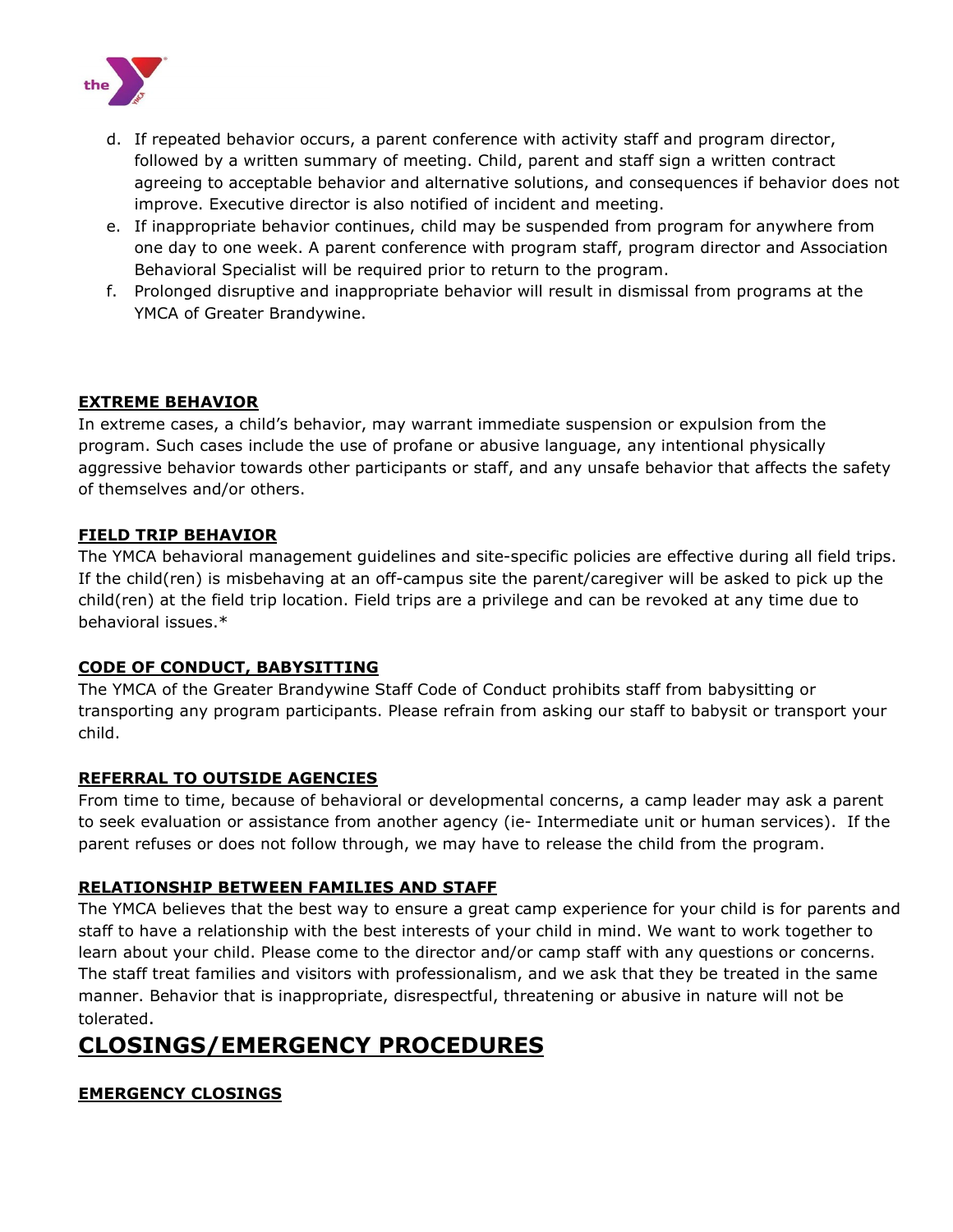

Should sever weather conditions or other emergency situations arise during the time of Summer Day Camp operation, the executive director, camp lead, or designated person will determine what action is to be taken. Should it be determined that the camp is to be closed, all will be advised as soon as possible for immediate pick up.

#### **EMERGENCY PROCEDURES**

All emergency drills are recorded and reviewed to achieve the best possible results in the event of a real emergency. Any real events are recorded and reviewed to ensure the best possible response in subsequent events. Procedures have been developed for emergency evacuation. Staff is trained in procedures for evacuation due to unforeseen emergencies and procedures are posted.

#### **FIRE DRILL**

Fire drills are completed monthly. Sometimes the drills are silent for child care only and sometimes they are full building. An alarm is heard and the staff and children proceed in an appropriate manner to a designated meeting place. A record of drills is kept on file noting the date, time and length of drill.

#### **LOST CAMPER DRILLS**

Drills are completed several times throughout the camp season. Camp staff are trained in the appropriate procedures for each site and review the procedures with campers prior to the drill.

#### **TRANSPORTATION EMERGENCY PROCEDURES**

Campers are briefed in emergency procedures prior to each field trip or transportation event. The staff have been trained in emergency procedures and reports any event to the camp leader and the parents of the children involved.

#### **MEDICAL EMERGENCY PROCEDURES**

In case of an accident, the following emergency procedures will be followed:

- 1. A staff member will administer immediate, basic first aid. 911 will be called if needed. Know 911 is called for all serious neck/head injuries. A staff person will accompany the child to the hospital and stay until a parent or guardian arrives.
- 2. A staff member will contact the parent if immediate medical care is necessary.
- 3. Information regarding the accident will be recorded. Any necessary forms will be completed by YMCA staff and forwarded to you for your signature.

#### **CHILD ABUSE REPORTING**

The Child Protective Services Law of Pennsylvania requires all licensed care givers or any persons in contact with children to report any suspected child abuse to CHILDLINE immediately. Every staff person at the YMCA will comply with this law to protect the health and safety of all the children.

#### *PLEASE CHECK OUR WEBSITE FOR ADDITIONAL SAFETY PROTOCOLS [www.ymcagbw.org](http://www.ymcagbw.org/)*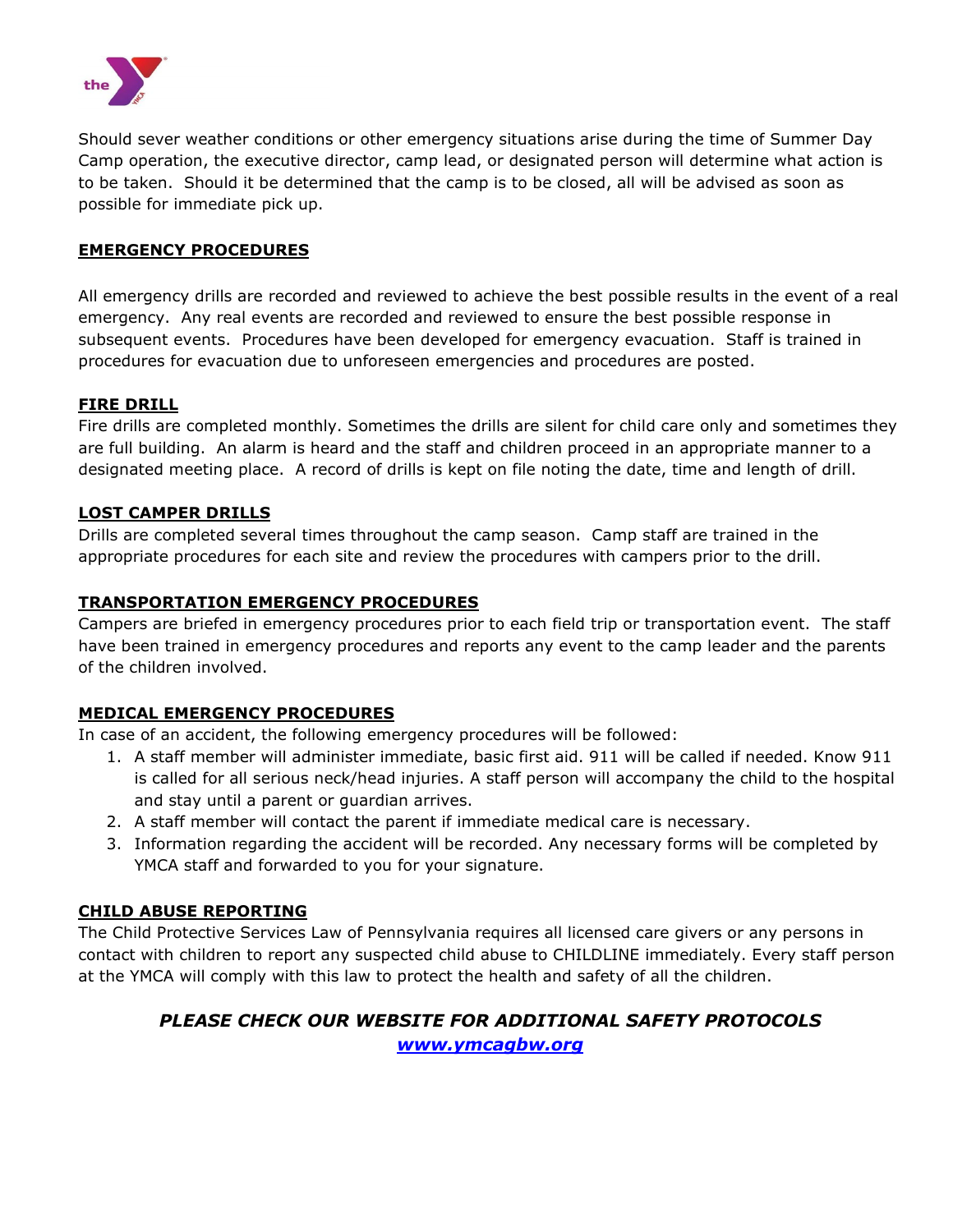

### **HEALTH, ILLNESS, INJURY AND ACCIDENTS**

#### **ILLNESS POLICY**

We ask that you keep your child at home if he/she is sick. Many communicable diseases start with coldlike symptoms. The YMCA asks to be informed of the nature of any illness, especially when it is communicable to others. If, at any time, the staff feels that your child is too sick to remain in the program, you will be called. You, or someone you designate who is authorized on your child's registration information for pick up, must pick up the child within one hour of receiving the phone call. This policy is for the safety of all of the children and the staff.

Your child should not be sent to camp, and will be sent home, if any of the following conditions are apparent:

- A temperature of 100.4 degrees or more within 24 hours
- Vomiting or diarrhea
- Rash (if cause is unknown)
- Suspected communicable disease
- Severe cold with fever, coughing, unclear mucus
- Bronchitis or other throat infections such as strep
- Nits or lice in hair

Parents, please notify us within 24 hours if your child has a communicable disease, such as chicken pox, pink eye, strep throat or lice so that we can inform other parents and staff. Your child is welcome back to the program with a note from the doctor or reasonable evidence of recovery.

#### **INJURY & ACCIDENT PROCEDURES**

It is necessary that you keep the YMCA up-to-date on telephone numbers, emergency numbers, and other pertinent information. In the case of minor injury, staff certified in first aid procedures will administer first aid and the parent will be contacted. An Incident report will be completed by the staff person on the site at the time of the accident. Parents may be asked to pick up the child depending on the nature of the injury and the child's reaction to being injured.

If your child is severely injured while attending the YMCA program, the staff will take whatever steps are necessary to obtain emergency medical care. We will make every attempt to contact you or your designated emergency contact first. If we cannot make contact, we will have the child transported to an emergency room in the company of a staff member and will provide the hospital with as much information as possible from your child's camp file. We use the nearest hospital. If you prefer a specific hospital, we will do our best to honor this request, however the ultimate decision will be made by the EMT's.

#### **MEDICATION POLICY**

A copy of a doctor's order (prescription) and a completed medication form must be submitted prior to the administration of all medications.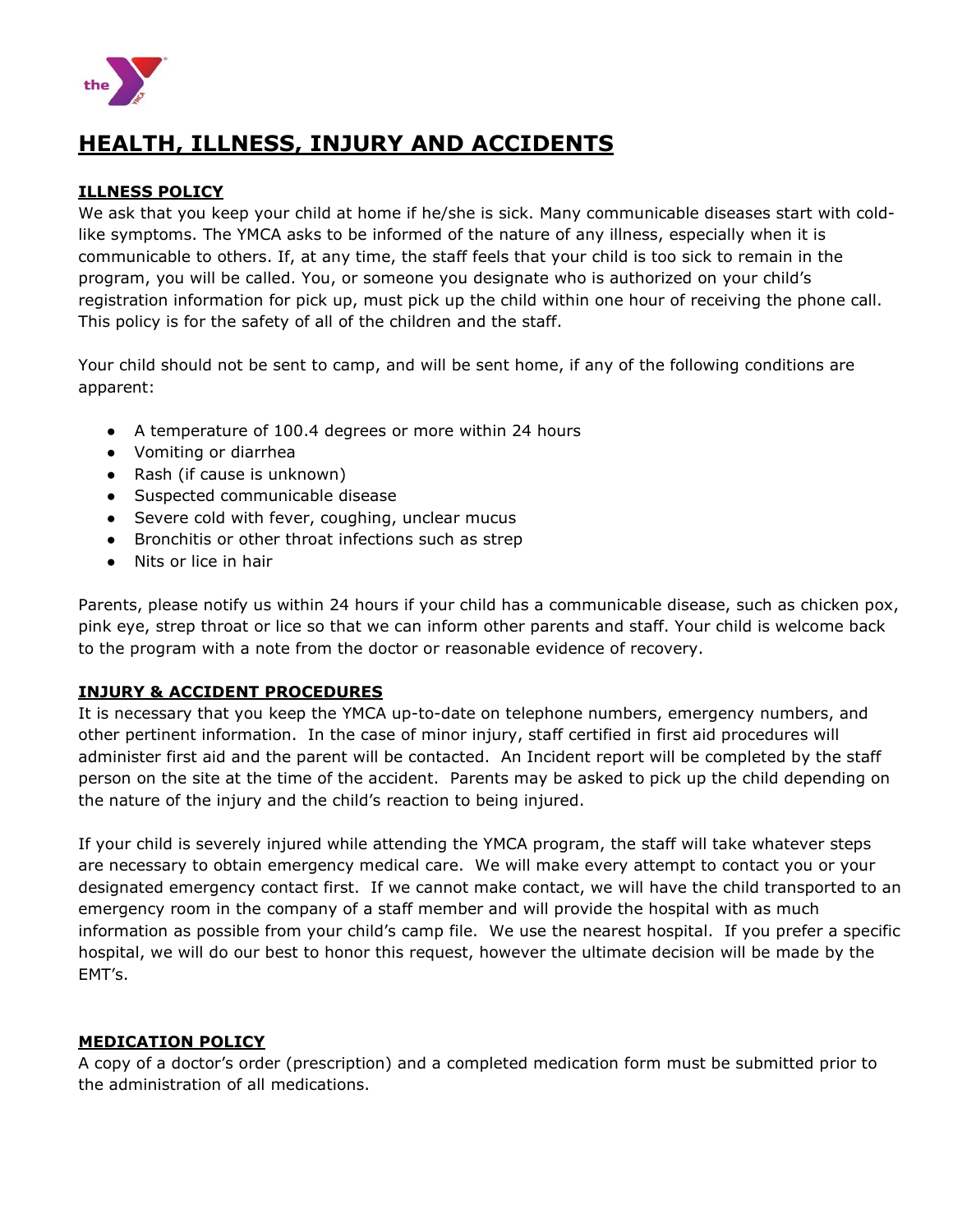

All prescription medication must be in its original container with the pharmacy label intact, with your child's name, dosage, doctor's name and phone number, date the prescription was filled, expiration date and specific instructions for administering and storing the medication. You may want to ask your pharmacist to divide the medication into two bottles; one to be kept at home and one to be kept at camp. Medication(s) must be signed in and out each week. We will not keep medication for the entire time your child is with us. This includes all over the counter medication.

Over the counter medication will only be accepted if it's in its original container. Parents must provide detailed information on dosage from a physician.

#### **Nut-Free Policy**

We recognize food allergies can cause serious, life-threatening conditions for some children in our camp program. Our nut free policy dictates that no food will be permitted in our program if it contains tree nuts, peanuts, or peanut butter in the ingredients or indicate they were manufactured in a plant using nuts.

To further reduce the risk of exposure, children will be required to wash their hands upon arrival and any time after eating. All camp staff will follow the same rules as the children in regard to food ingredients and hand-washing. The Y believes the health and safety of our children is a collaborative partnership with our families involving prevention, education, communication and the development of food allergy action plans for all children with allergies.

#### **ALLERGIES**

When filling out the camp registration forms, please be sure to specify if your child has any allergies to food or materials (example: latex). Please ask for an Allergy Action Plan to fill out if your child has allergies. If your child requires an EpiPen due to severe allergies please provide at least one Nonexpired EpiPen to keep in the camp area.

You will also need to fill out a medication log form to be kept with the EpiPen. It is the parents' responsibility to ensure that new EpiPens are given to the camp director when existing EpiPens expire. Parents are also responsible for the disposal of used EpiPens. It is our policy that if your child is prescribed an EpiPen and it is used in response to an emergency situation, paramedics will be notified immediately.

#### **INSECT REPELLANT**

Application of insect repellant is necessary for children who will be in an area that is wooded. Some camp sites are located in a wooded area, so please be sure to apply insect repellant and tick repellant each morning prior to your arrival at camp. Parents are notified of trips that would require the application of insect repellant and will be asked to supply the appropriate repellant with the child. If the site has a likelihood of ticks on the location, parents are encouraged to apply tick repellant to the child's socks, avoiding skin contact and check for ticks upon return from camp. Parents will children under the age of six will be required to complete a medical release form in order for YMCA staff to apply repellants.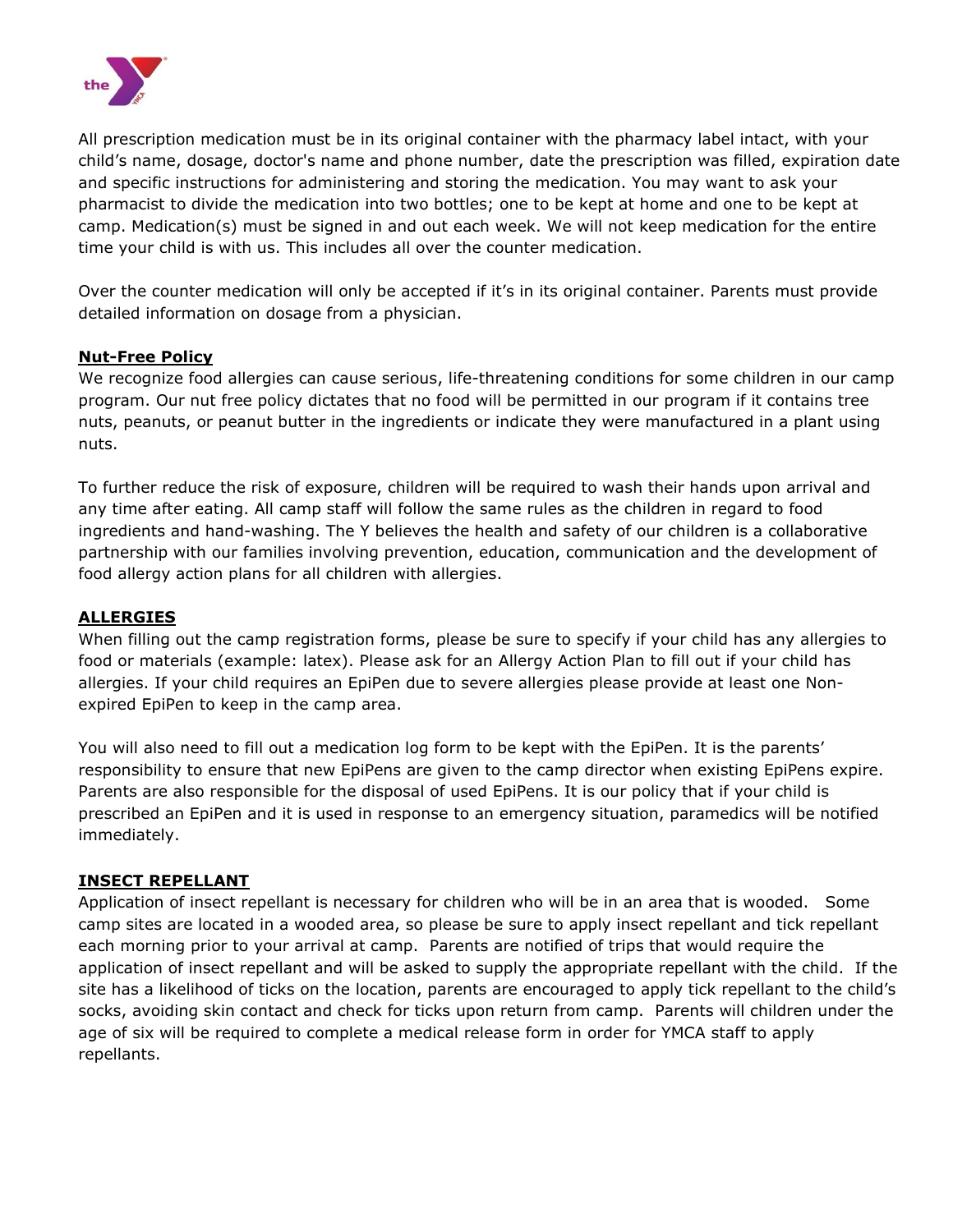

#### **SUNSCREEN POLICY**

Parents should apply sunscreen prior to attending camp or other program where the child will be exposed to the sun. Each child is required to bring their own sunscreen. YMCA staff will assist with sunscreen application, however staff will not apply sunscreen to children.

### **DAY CAMP STRUCTURE**

#### **Daily Schedules**

Weekly/Daily schedules will be provided by the camp staff each week via newsletter. Newsletter will be sent the Thursday prior to the week of camp. Contact the Camp Director with any questions.

Daily activities vary from camp to camp and week to week, but the typical daily components include: Opening/Closing ceremonies, small group time for each age group and their counselors, large group or all camp activities (Special events), lunch, quiet time, and activity periods. The camp programs include, but are not limited to: games, sports, drama, swimming, arts & crafts, cooking, music, outdoor living, science and nature, academic enrichment activities.

#### **GROUP AND ACTIVITY PROGRAMMING**

Campers are grouped with peers of similar ages and participate in the majority of camp activities with this group. This group will have the same counselors with them for the week. This allows the counselors to get to know each camper. For specific activities, such as swimming, the campers will be divided into groups by ability. This allows the camper to progress more quickly when grouped with campers of the same skill level.

#### **SUPERVISION POLICY**

Supervision is one of the key requirements in the prevention of accidents, injuries and/or any harm occurring to a child within our YMCA camp programs. Camp staff must have the ability and skills to assess potential risks during supervision and be able to implement changes to supervision to avoid accidents, injuries or harm. For this reason, all YMCA staff are to be diligent, adhere to and implement the components of the YMCA of Greater Brandywine Supervision Policy at all times for preschoolers and school-age children within care- whether on or off YMCA sites. Children in camp shall be supervised at all times according to state mandated ratios for each particular age group. Ratios change for swimming and for mixed age groupings. The phrase "supervised at all times" means that each staff person shall be assigned the responsibility of supervising specific children.

### **STAFFING**

#### **CAMP STAFF QUALIFICATIONS/TRAINING**

Supervisors and site directors have degrees in education or related fields and have the required number of years experience working with children according to DHS qualifications. Our college aged counselors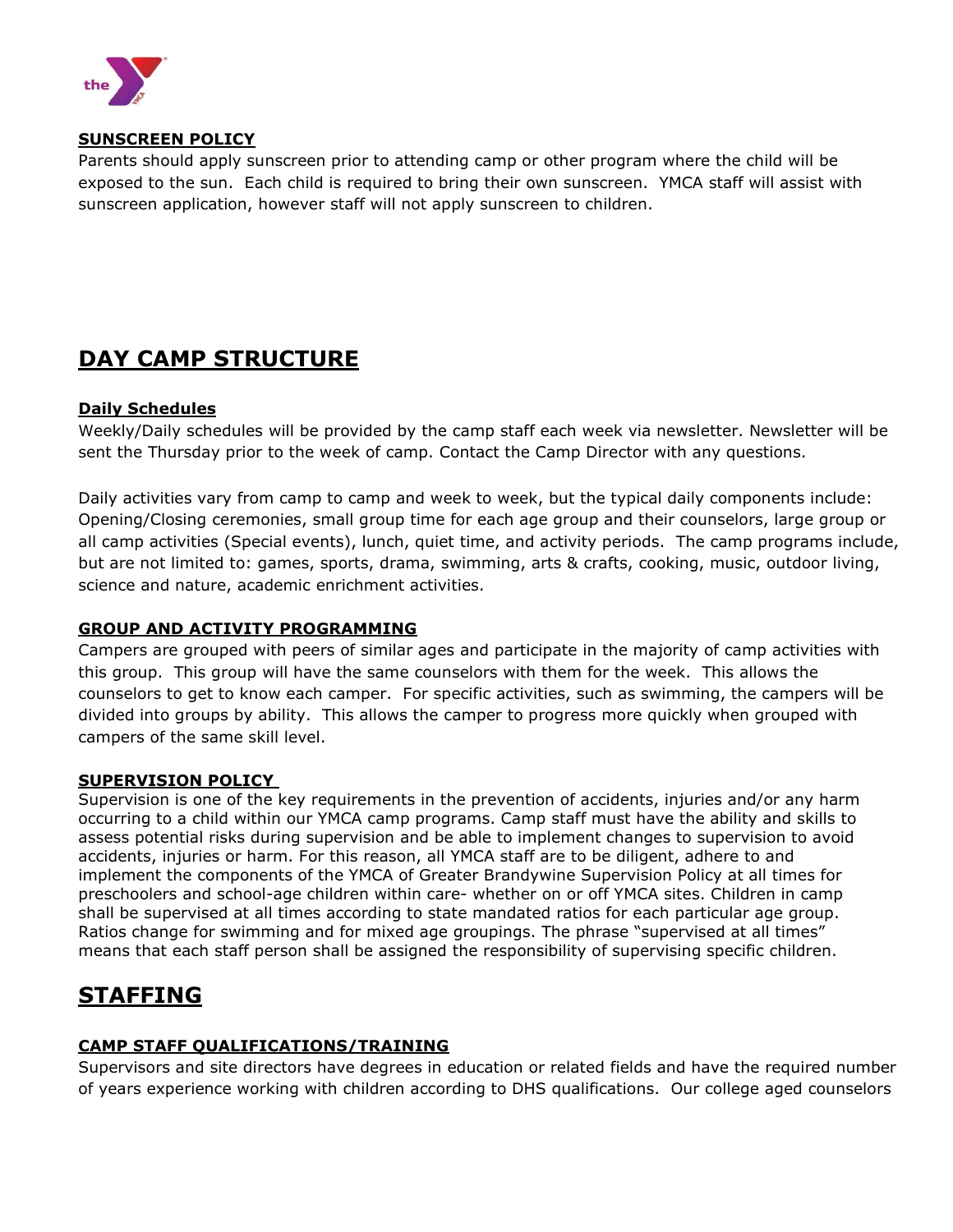

have experience with children and many are taking class in child care, physical education art, or related fields.

All staff are required to wear a name tag or staff shirt and project a professional image. Conditions of employment include, but are not limited to, the following:

- First Aid/CPR
- Background/Screening Process
- Training in Safety and emergency procedures
- Program specific certifications
- Criminal history clearance from PA State Police
- Child Abuse History Clearance
- FBI Clearance
- 2 written references
- Proof of education, college course, and/or experience.
- All staff are required to have 30+ hours prior to the start of camp. In addition, they receive on the job training, and are required to attend staff meetings on a regular basis. Topics include, but are not limited to: Child care knowledge, group work skills, behavior management, emergency procedures, and program content.

### **THINGS TO KNOW**

#### **SWIMMING (For 14 Years of Age and Younger)**

The YMCA of Greater Brandywine is committed to ensuring everyone is safe while swimming in our pools. Individuals must participate in a swim test and will be issued a green, yellow or red band. These bands help our lifeguards identify if a child/youth is outside of their swimming ability area. YMCA staff reserves the right to retest any swimmer at any time. Please review and understand the Y's swimming ability chart:

Ability Protection/Support Color and Level

Red – Non-Swimmer

- Cannot enter and exit pool
- Must stay in shallow end
- Must wear a life jacket
- Has not passed yellow level swim test in water

Yellow – Intermediate

- Can enter/exit pool independently (Tread water for 30 seconds AND swim 15 yards freestyle)
- Must stay in shallower end
- 5 years and under must wear a life jacket

Green - Proficient

- Can jump into deep water, tread water for 1 minute, float on back for 15 seconds, swim 25 yards, and exit pool independently
- 5 years and under cannot swim in the deep end
- 6 years and over may swim in any section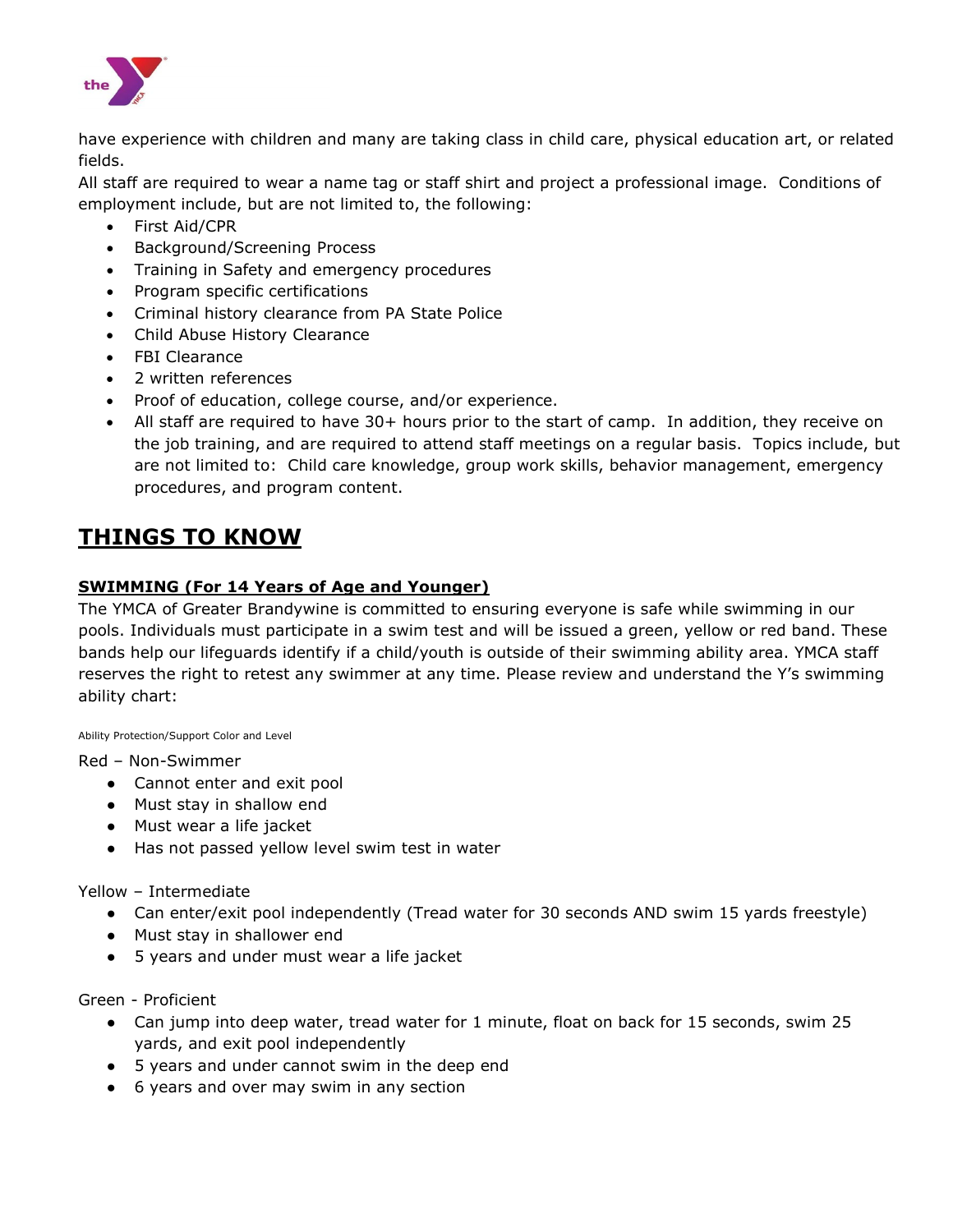

#### **FIELD TRIPS**

Due to the fluidity of COVID, we will not be going on field trips Summer 2022. In-house experiences, guests, and other onsite festivities will replace field trips. Campers are encouraged to wear their camp shirt on these days.

#### **RELEASE OF RECORDS**

A request must be made in writing prior to the YMCA releasing any records. In order to fully protect your child's privacy, we will not accept faxes. Requests for the release of records will only be granted to persons/caregivers registering the child for services. Any release of information will be made according to the YMCA of Greater Brandywine operating procedures with regards to business records.

#### **CUSTODY/COURT ORDER DOCUMENTATION**

If there is a custody/visitation court ordered document, you must provide a copy of said agreement upon registration. If you anticipate a problem, please contact the director with concerns. If your child's information changes, we ask that you update the information with your YMCA camp director within 24 hours.

#### **DRESS**

- Children should be dressed in "camp clothes" such as shorts and t-shirts. Please do not dress campers in clothing that cannot get dirty. Campers will be engaging in arts and crafts, sports, games and events- all have the potential to be messy!
- Children may NOT wear sandals or open toed shoes. CLOSED TOE SHOES ONLY.
- Campers will be given a camp T shirt. Camp shirts are required to be worn on ALL field trip days.

#### **LOST ARTICLES**

Children's belongings should have the camper's name on it with permanent marker. To prevent loss, campers are encouraged to bring and keep their belongings in a backpack. Lost items will be held at the camp's lost and found until the end of the season. Articles not claimed will be donated to organizations of families in need. The YMCA is not responsible for lost or stolen items.

#### **TRANSPORTATION PROCEDURES**

Camp staff may not transport campers in their personal vehicles.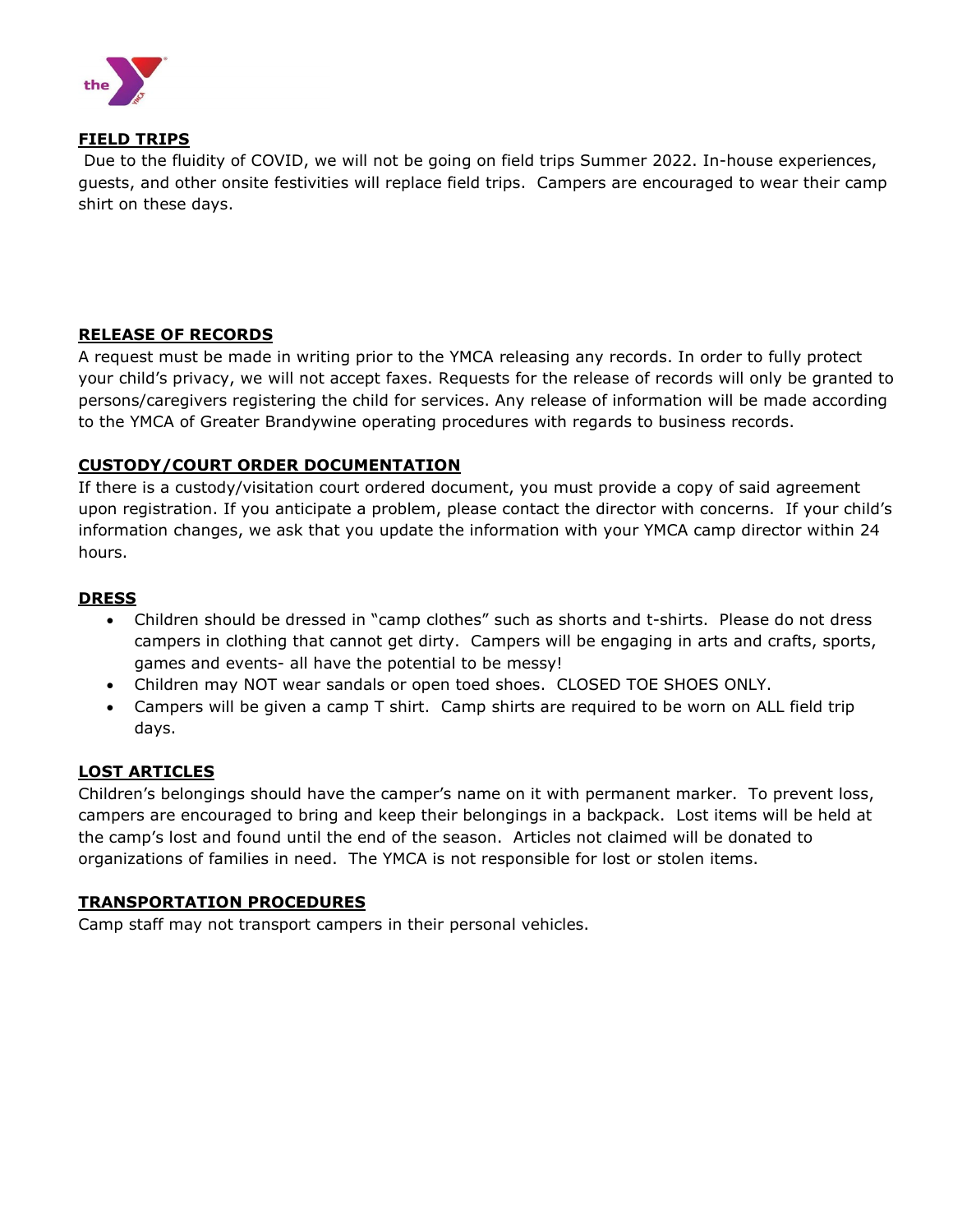

### **WHAT TO BRING/WHAT TO LEAVE**

#### **BRING TO CAMP**

Campers will need to wear clothing, footwear and socks suitable for sports, being outdoors, doing crafts and generally getting hot and dirty. All items that a child brings to camp must be labeled with his/her name.

Campers will need to bring in a camp bag or backpack daily:

- Attire (weather appropriate)
- Camp appropriate shoes (Camp Director will advise of specialty shoes.)
- Hat
- Rain Jacket
- Sunglasses
- No good or valuable clothing
- No inappropriate logos on any attire
- Refillable Water bottle(s)
- Sunscreen
- Towel- Appropriate size
- Bathing Suit and Pool Shoes
- Plastic bag for wet clothing
- Change of clothes Shirt, pants, underwear, socks
- Lunch/Snacks No peanut or tree nut products
- Any needed hygienic supplies
- Any equipment advised by camp director for specialty camps

#### **LEAVE AT HOME:**

- Electronic devices
- Cell Phones
- PSPs, Nintendo DS's
- Sports Equipment
- Money
- Weapons
- Toys from home.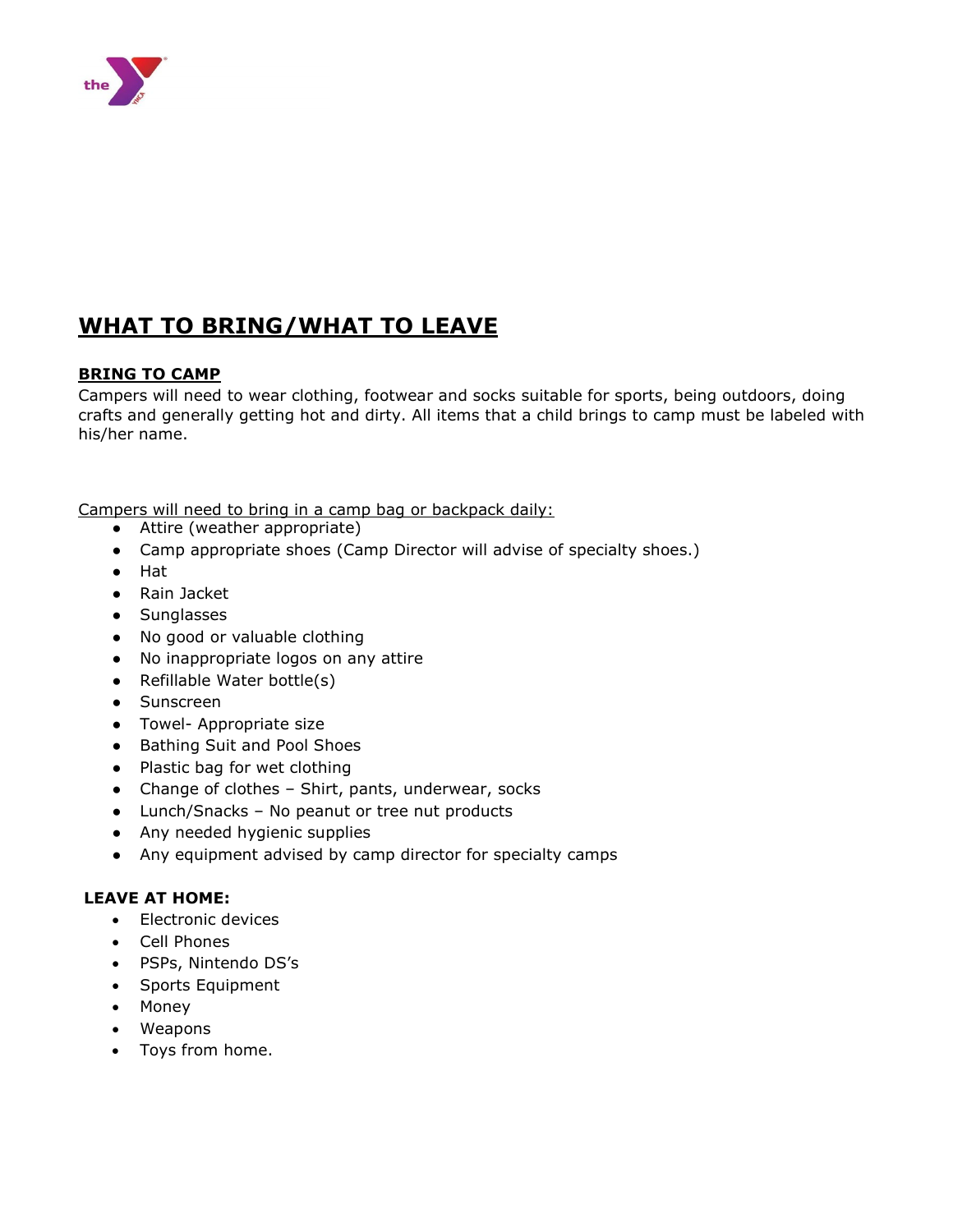**\*\* Please Note:** Toy guns and other toys that promote aggressive behavior do not promote the type of learning and cooperative play according to the principles of our program, please leave these at home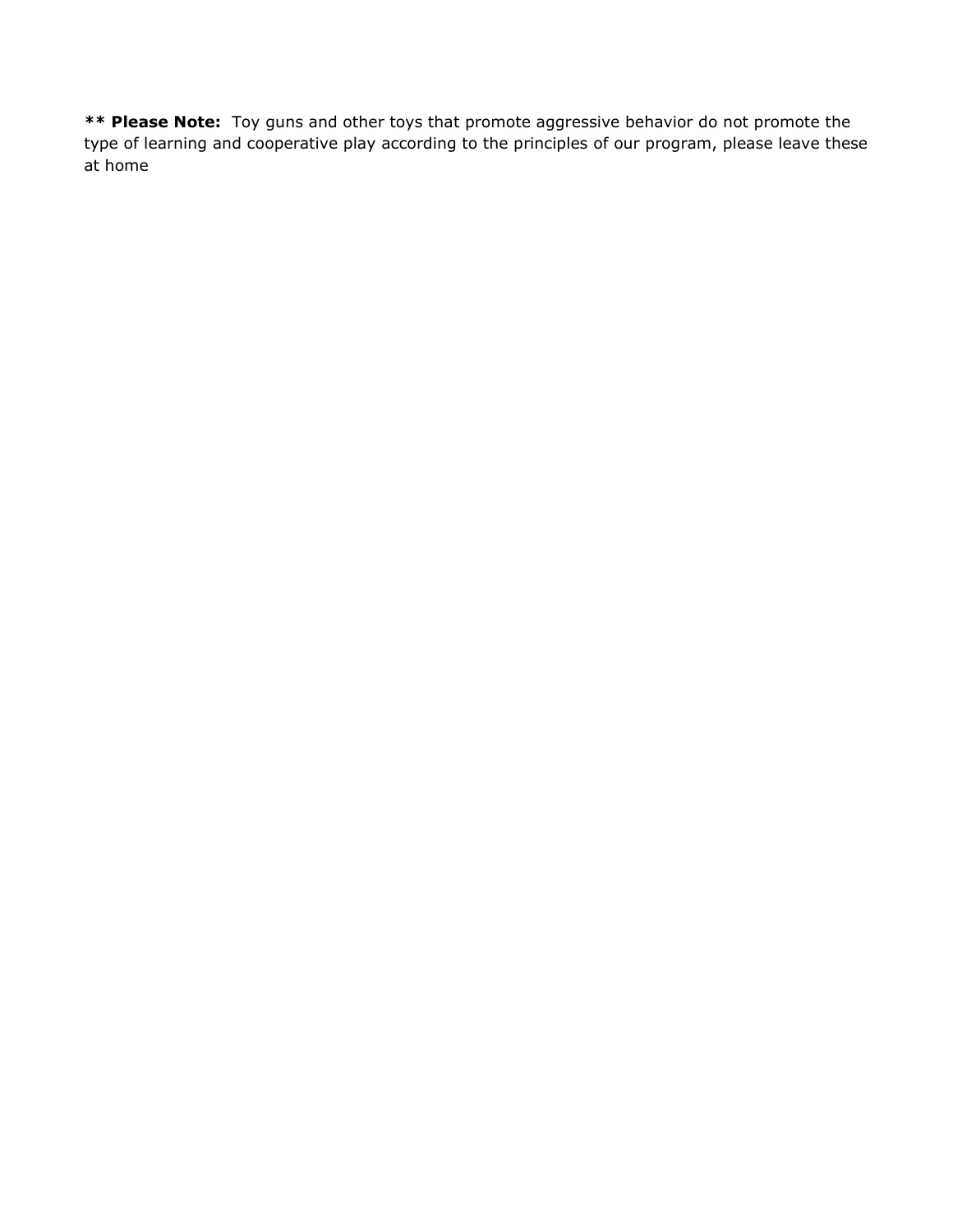#### **NONDISCRIMINATION POLICY**

The YMCA of Greater Brandywine ("YMCA" ) embraces values and beliefs which support and reflect the inclusion and appreciation of all individuals, regardless of race, color, physical or mental ability (including use of a guide dog, hearing dog or service dog), religion, creed, medical conditions, sexual orientation, gender identity or expression, national origin, ancestry, nationality, age, veteran status, marital status, domestic partnership status or any other protected class under federal, state or local law. We are proud to be an equal opportunity employer and provider of services to the community.

#### **Nondiscrimination in the Provision of Services to Persons with Disabilities**

As a place of public accommodation, the YMCA is proud to serve a diverse community of individuals, including those with disabilities. The YMCA works with prospective and current participants with disabilities, and/or their parents/guardians, to ensure that individuals with disabilities are offered full and equal enjoyment to the YMCA's goods, services, facilities, privileges, advantages and accommodations.

The YMCA does not discriminate in the provision of services to individuals with disabilities, including children with diabetes, in any YMCA programs including, but not limited to, childcare, camps, before and after-school programs, classes and recreational programs. Accordingly, the YMCA will not exclude individuals with disabilities from enrollment. The YMCA also will not impose or apply eligibility criteria that tend to screen out or screen out individuals with disabilities.

Prospective or current participants with disabilities, and/or their parents/guardians, may, at any time, request modifications to the YMCA's policies, practices and procedures and/or request auxiliary aids or services. Reasonable modifications and auxiliary aids and services can be wideranging. A few examples include: working with children who have diabetes to administer the necessary care they need, allowing a program participant to have a service animal, and providing sign language interpreters. All requests for modifications or for auxiliary aids and services should be directed to the applicable Program Director, the Branch ADA Compliance Officer or the Association Office ADA Compliance Officer.

Program Directors may be reached in person or by calling the Branch's main telephone number and asking for the Program Director. Contact information for Branch ADA Compliance Officers is located at ymcagbw.org under the "About Us" tab.

The YMCA works with prospective or current participants in our programs, and/or their parents/guardians, to promptly address all requests for modifications to the YMCA's policies, practices and procedures and/or for auxiliary aids or services and to determine what reasonable modifications and/or auxiliary aids and services are available. Our goal is to ensure that all participants in our programs with disabilities have access to the full and equal enjoyment of all YMCA programs. Accordingly, the YMCA conducts individualized assessments on the specific facts of each request and will not apply a general prohibition against providing particular types of reasonable modifications. The YMCA will make reasonable modifications for individuals with disabilities, including children with diabetes, unless the request for modification amounts to a fundamental alteration of the applicable YMCA program. Similarly, the YMCA will provide auxiliary